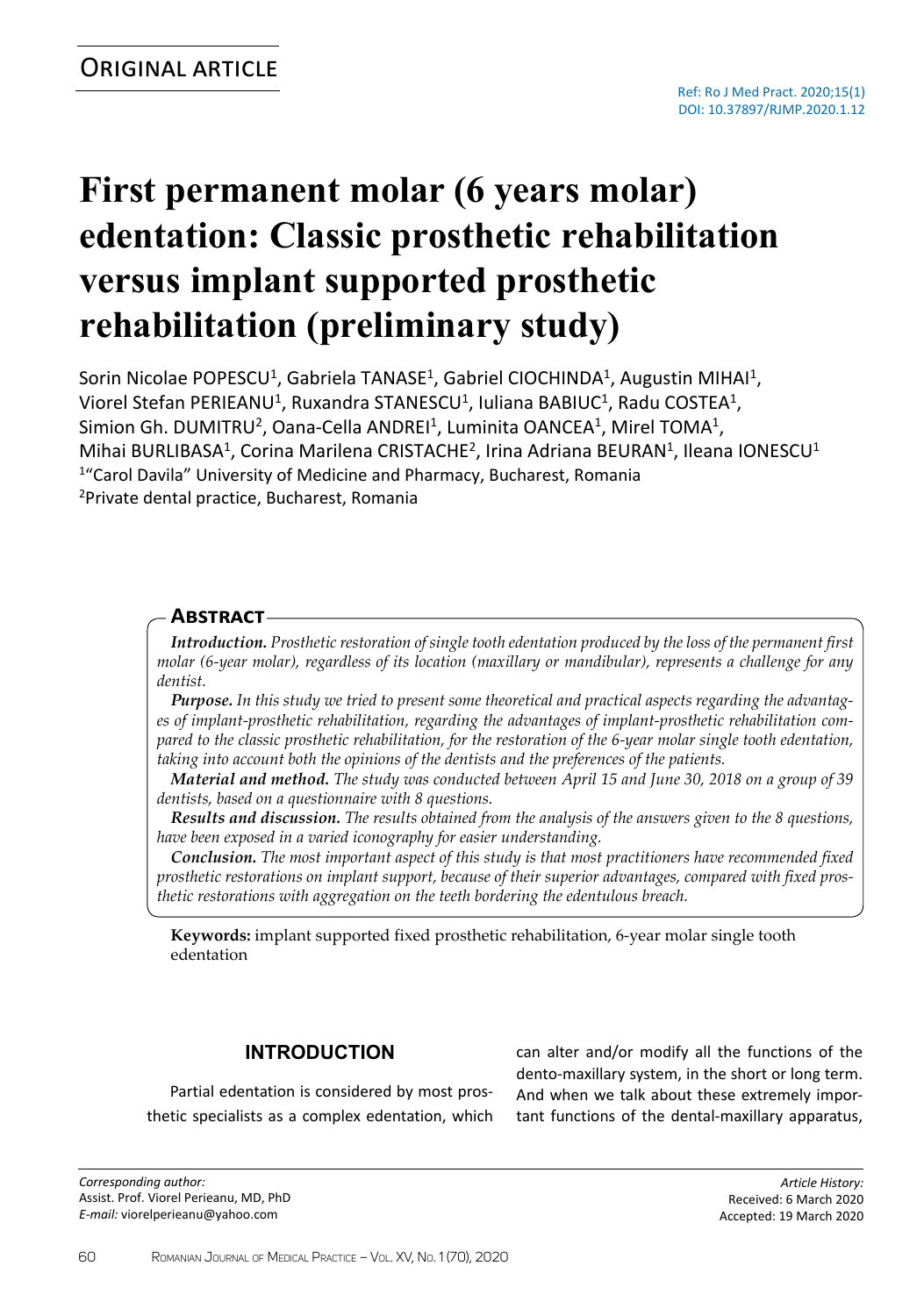we actually talk about chewing, swallowing, phonation and physiognomy.

As clinical forms of partial edentation, it should be noted that, they are quite numerous, can appear from very young ages and can start from single tooth edentations and can reach subtotal edentations (1-6).

Practically, any type of partial edentation can be accompanied by more or less clinically detectable complications, the most common complication being the dental displacement, which appears as a result of the loss of contact points at teeth level, which border the edentulous breaches.

In general, any clinical form of partial edentation, including single tooth edentation, can have multiple causes, starting from untreated or incorrectly treated dental caries, and continuing with various forms of periodontal disease (especially deep chronic marginal periodontitis), maxillary bones or soft parts tumors, trauma resulting in loss of teeth, iatrogenesis, and here we can mention incorrect orthodontic treatments, creating fixed prosthetic restorations with an insufficient number of supporting teeth, incorrectly adapted partial prosthesis clasps etc.) (1-6).

## **PURPOSE**

Due to the teeth loss, functions disorders of the dentomaxillary system of varying intensity can occur, and here we refer in particular to the physiognomic and masticatory functions. Mastication is severely altered, especially when posterior teeth are lost. Aesthetics and phonation problems appear especially when the teeth in the anterior area are lost. Specifically, there is the following tooth loss orders: 6-year-old molars (especially the mandibular ones), premolars (especially the upper ones), upper incisors, lower incisors, 12-year-old molars and last, canines.

Regarding the differential diagnosis of single tooth edentations at the level of the dental arches, this can be done with: hypodontics, dental inclusion, dental ectopia, spacings from the dentoalveolar incongruence, false breaches (when the root fragments are located subgingival), dental migrations and/or prosthetically restored edentations  $(1-6)$ .

Usually, the patient presents to the dentist for restoring physiognomic function and less for restoring masticatory function. But, next, we will treat the single tooth partial edentations, that appear by the absence of the first molar of the permanent dentition, maxillary or mandibular, also known as the 6-year-old molar (1.6, 2.6, 3.6, 4.6),

a situation with which we meet very often in dental offices.

Basically, the objective of this preliminary study is the edentation of the 6-year-old molar, because the attitude of the patients towards this type of edentations is of delay until the appearance of other breaches, considering that the lack of a single tooth has no implications, regarding the functions of the dentomaxillary system. The only cases of single tooth edentiations in which the patient wants immediate prosthetic restorations are frontal edentulous breaches, which are becoming more and more frequent as a result of the traumas. In these edentations the physiognomy is obviously affected (1-6).

# **MATERIAL AND METHOD**

Regarding the loss of permanent primary molars, the effects can be visualized either in the positioning of neighboring and antagonistic teeth, or in the management of the mandibular movements, due to premature contacts and/or interference's, which can even lead to mandibular lateraldeviations. However, the early loss of the six-year-old molar also involves a series of migrations, as follows: sagittally from adjacent teeth and vertically from antagonist teeth The consequences of losing 6-year-old molars at an early age determine changes in the eruption of neighboring teeth and antagonists, changes that affect their speed and direction of eruption.

Sagittal migrations following the loss of permanent, maxillary or mandibular first molars occur, in children and adolescents, according to some rules, listed by Zarnea L. (1-6):

- a. The amplitude of the displacement is greater, as the loss of the tooth occurred at a younger age;
- b. the amplitude of the displacement is higher at the upper arch and smaller at the lower arch.
- c. The amplitude of the displacement is greater for the teeth on the distal side of the breach and more limited for those located on the mesial side of the breach; early loss is followed by bodily displacement and, therefore, simultaneous translation of the coronary part and the root.
- d. The late loss is followed by crown tipping displacement of the teeth while root is maintained in a fixed position, having as a result their bending.

Vertical migrations of antagonists together with sagittal movements tend to close the edentu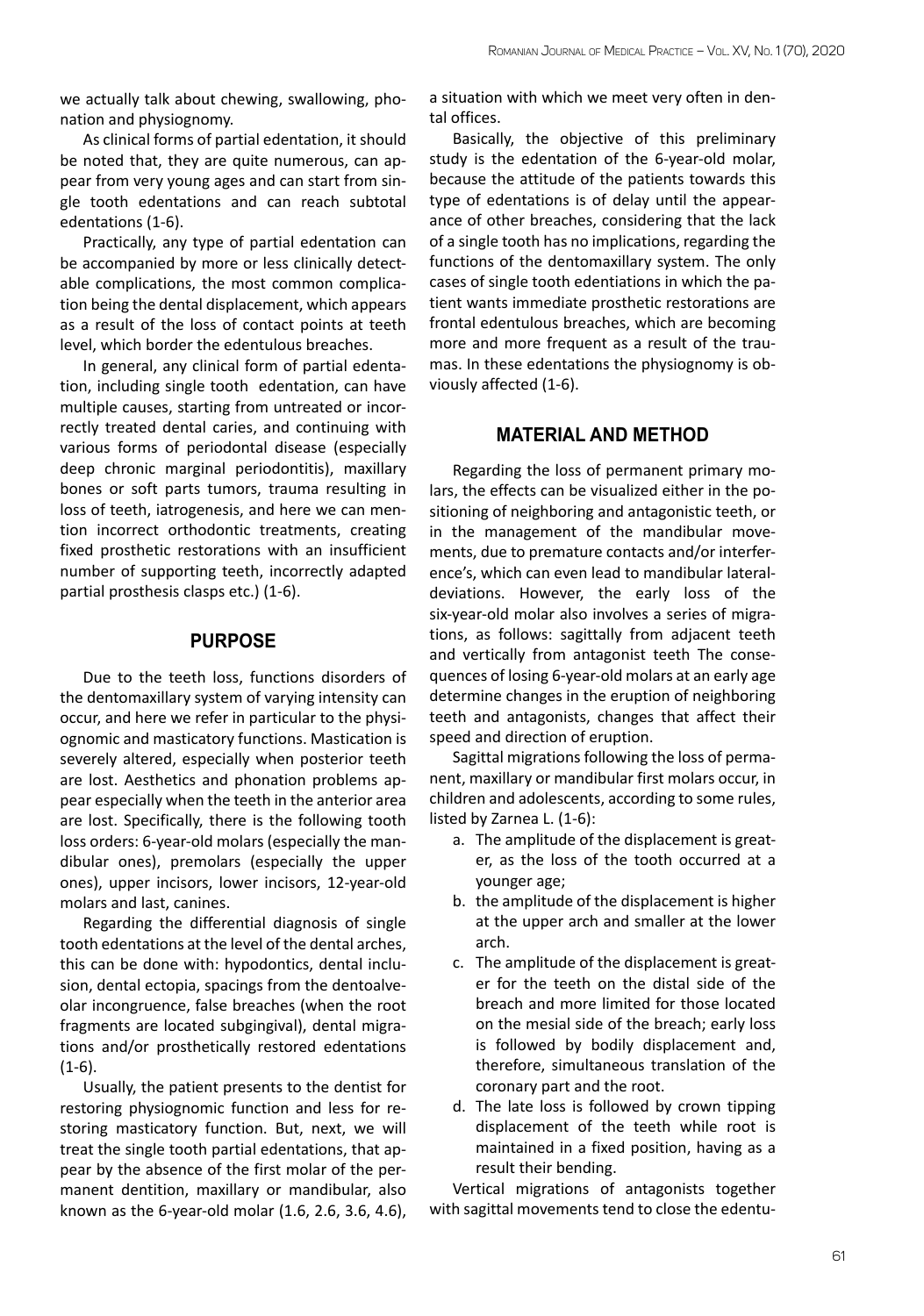lous breach. These displacements occur with greater amplitude, when the loss of the first molar occurs at a younger age, when the deforming capacity of the alveolar bone is higher. In addition, the displacements of the maxillary molar are much more important than those of the mandibular molar (1-6).

In almost all situations of single tooth edentations produced by the absence of the permanent first molar (or the 6-year molar), regardless of the location of the edentation, maxillary or mandibular, the patients want fixed prosthetic restorations. Regarding the choice of treatment by fixed prosthetic methods, there is the option of using the teeth limiting the edentulous breach or the option of creating an implant supported restoration  $(1-6)$ .

In the last 10 years, implant supported prosthetic restorations has gained ground over teeth supported fixed prosthetic restorations, patients being convinced that it is the only treatment option that can provide them with long-term comfort. The advantages of implant supported prosthetic restorations consist in preserving the vitality of the neighboring teeth, maintaining bone support, easy hygiene and reducing the risk of periodontal pathology (Fig. 1) (7-11).





*FIGURE 1. Implant supported prosthetic rehabilitation of a mandibular 6-year molar edentation*

Possible treatment options at the present time include both fixed and mobile prosthetic solutions. How one of the treatment options is decided depends on both the clinical situation and the patient's availability, as well as time and especially financially.

Starting from these aspects regarding the single tooth edentation that appeared after the loss of the first permanent molar (or the 6-year-old molar), regardless of localization, maxillary or mandibular (1.6, 2.6, 3.6, 4.6), but also the therapeutics of this condition, we elaborated a very brief and interesting questionnaire, consisting of 8 questions, which was applied to a number of 39 dentists from Bucharest, Brasov and Timisoara, which are specialized also in the implant supported prosthetic rehabilitation (both surgical insertion of the dental implants and, subsequently, their prosthetic rehabilitation). The study took place from April 15, 2018 till June 30, 2018. The dental practitioners included in the study ranged from age 35 to 56 years, and their gender distribution was as follows: 26 of the subjects (representing 66.67%) were male, while the remaining 13 dentists (representing 33.33%) were female (Fig. 2).



*FIGURE 2. Gender distribution of study group*

Next, we will present the 8 questions that were the basis of our study:

#### *Questionnaire*

*1. The causes that can lead to various clinical forms of partial edentation, including single tooth edentation, are? a. Untreated or incorrectly treated dental caries; b. Incorrect orthodontic treatments; c. Maxillary bones or soft parts tumors; d. Trauma resulting in loss of teeth; e. Poor technical and material conditions in the dental laboratory.* 

### *Correct answers: a, b, c, d.*

*2. In the case of various clinical forms of partial edentation, including single tooth edentation, which is the order of tooth loss? a. The 6-year-old molars (especially the lower ones), the premolars (especially the upper ones), the upper incisors, lower incisors, 12-year-old molars and last canines; b. Canines, 6-year-old molars (especially the lower ones), premolars (especially the upper ones), upper incisors, lower incisors, and the last 12-year molars; c. Upper incisors, 6-year-old molars (especially the lower ones), premolars (especially the upper ones), lower incisors, 12-year-old molars and last, canines.* 

*Correct answer: a.*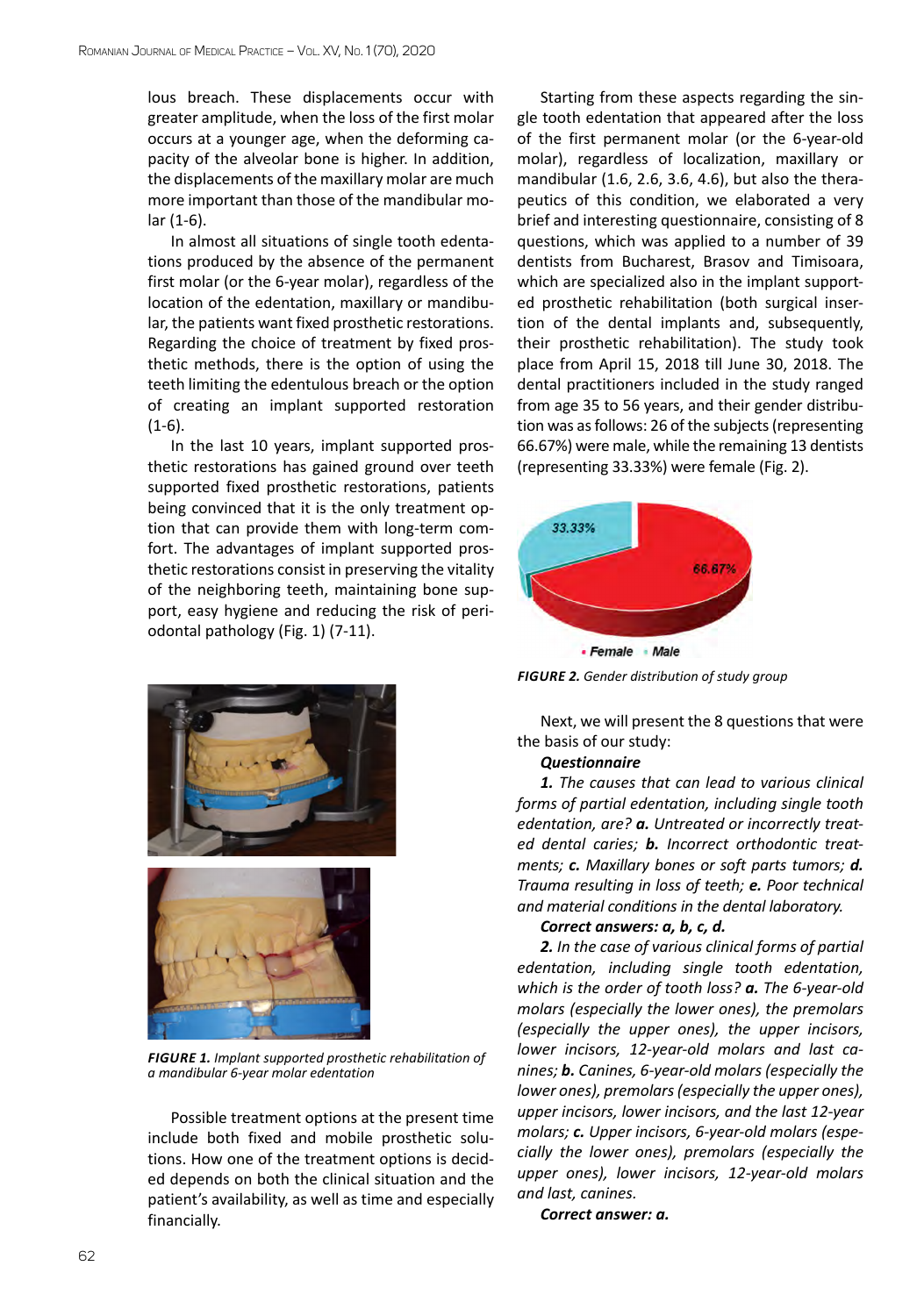

*FIGURE 3. The order of permanent teeth loss*

*3. Migrations in the sagittal plane following the loss of first permanent maxillary or mandibular molars occur in children and adolescents, according to a few rules? a. The amplitude of the displacement is the greater, as the loss of the tooth occurred at a younger age; b. The amplitude of the displacement is higher at the upper arch and smaller at the lower arch; c. The amplitude of the displacement is greater for teeth distal to the breach and more limited for teeth mesial to the breach; early loss is followed by bodily displacement and, therefore, simultaneous translation of the coronary part and the root; d. The late loss is followed by crown tipping displacement of the teeth while root is maintained in a fixed position, having as a result their bending.* 

#### *Correct answers: a, b, c, d.*

*4. The vertical migrations of the antagonist teeth, following the loss of the 6-year-old molar, regardless of the maxillary or mandibular localization, produce the following effects? a. They come together with sagittal movements and tend to close the edentulous breach; b. The displacements occur with a greater amplitude, when the loss of the first molar occurs at a younger age; c. The displacements of the maxillary molar are more important than those of the mandibular molar; d. The displacements do not cause changes in the temporomandibular joint.* 

#### *Correct answers: a, b, c.*

*5. At the level of the dental arches, the differential diagnosis of single tooth edentations can be made with? a. Hypodontia; b. Dental inclusion and ectopia; c. Spacings from the dentoalveolar incongruence; d. False breaches (when root fragments are located subgingival); e. Extractions of premolars for orthodontic purposes f. Dental migrations and/or prosthetic restored edentations?* 

*Correct answers: a, b, c, d, f.*

*6. The restoration methods of the single tooth edentations produced by the absence of the first permanent molar, regardless of location (maxillary or mandibular), can be? a. Implant supported fixed prosthetic restorations; b. Teeth supported fixed prosthetic restorations; c. Complete dentures?* 

## *Correct answers: a, b.*

*7. The advantages of implant supported prosthetic restorations consist of? a. Preserving the vitality of the neighboring teeth; b. Maintaining bone support; c. Easy hygiene; d. Reducing the risk of periodontal pathology; e. Cheap and easy treatment?* 

#### *Correct answers: a, b, c, d.*

*8. In the case of restoration of single tooth edentation produced by the absence of the first permanent molar, regardless of location (maxillary or mandibular), which is your therapeutic recommendation of choice? a. Fixed implant supported prosthetic restorations; b. Fixed teeth supported prosthetic restorations; c. Removable dentures?* 

## **RESULTS AND DISCUSSIONS**

For the first question related to the causes that lead to the appearance of edentiations, all the practitioners included in the study answered correctly, namely variants a, b, c and d.

Regarding the order of permanent teeth loss for different reasons, the opinions are divided. 18 respondents (representing 46.15%) answered correctly - variant a (6 year molars, premolars, upper incisors, lower incisors, 12 year molars, canines). 10 respondents (representing 25.64%) incorrectly chose variant b, while 11 respondents (representing 28.21%) incorrectly chose variant c (Fig. 3).

Concerning the migrations in the sagittal plane following the loss of the permanent molars, 35 of the study participants (representing 89.74%) answered correctly – variants a, b, c and d, while the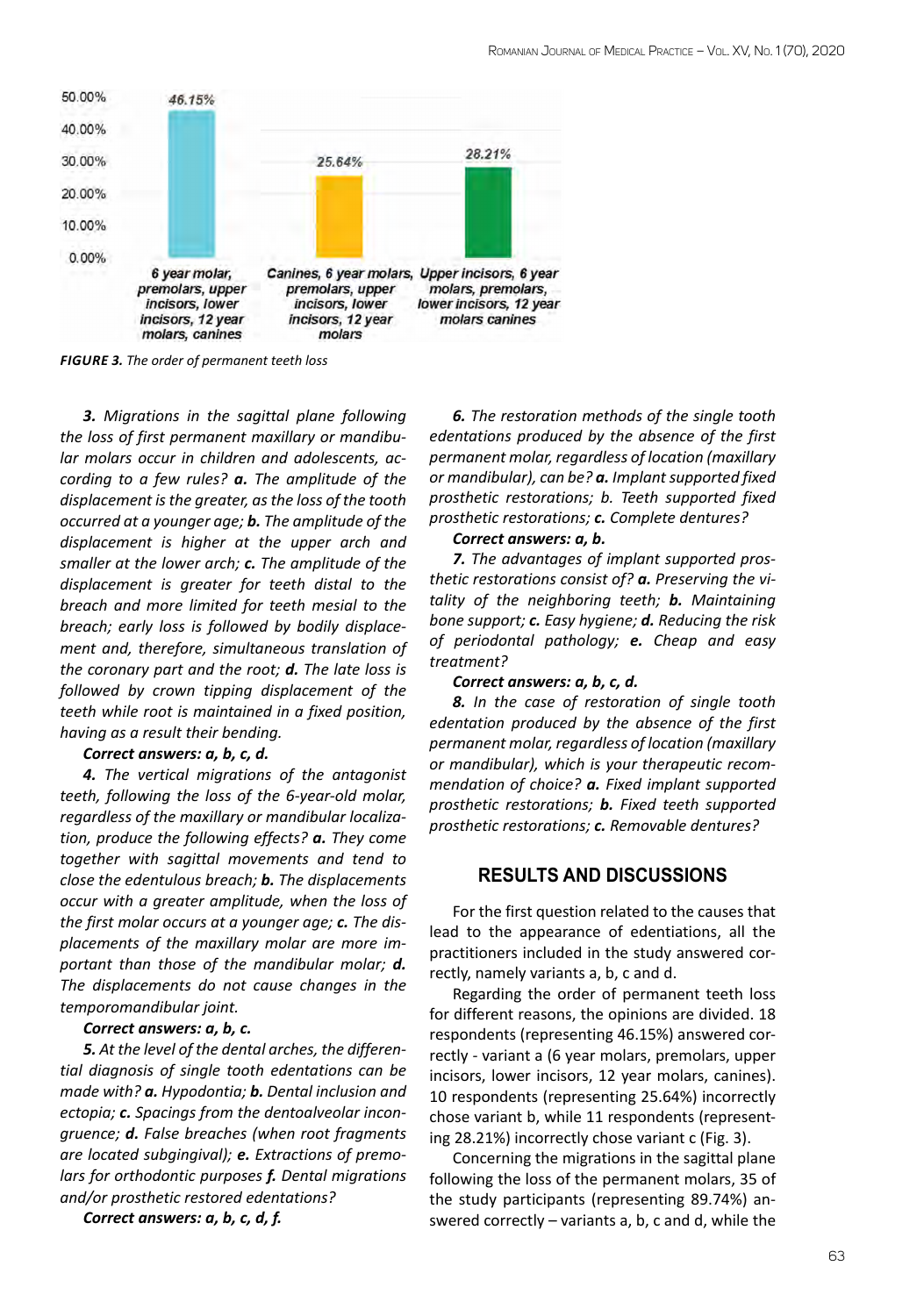rest of 4 participants excluded from the correct variants the response related to bending of the roots when the dental loss is late and is accompanied by the inclined displacement of the coronary part (Fig. 4).



*FIGURE 4. Knowledge of the migrations in sagittal plane following the loss of the permanent first molars*

For the 4th question, related to the vertical migrations of the antagonistic teeth, all the practitioners answered correctly - variants a, b and c.

Most of the subjects included in the study (35, representing 89.74%) answered correctly the question linked to the differential diagnosis of single tooth edentations – variants a, b, c, d and f. However, 4 subjects (representing 10.26%) had incorrectly included among the variants of response also extractions of premolars for orthodontic purposes (Fig. 5).



*FIGURE 5. Understanding of the differential diagnosis of single tooth edentations*

As expected, at the 6th question about restoring methods for single tooth edentations, all respondents answered correctly – variants a and b.

About the advantages of implant supported prosthetic restorations, the majority of the doctors participating in the study (31 representing 79.49%) answered correctly – variants a, b, c and d. Only 8 doctors (representing 20.51%) excluded from the correct answers the variant related to reducing the risk of occurrence of periodontal pathology (Fig. 6).



preserving vitality, maintaining bone, hygiene, reducing periodontal pathology - Incorrect answers

*FIGURE 6. Understanding the advantages of implant supported prosthetic restorations*

The last question in the study concerns the way in which the participating physicians, following their theoretical but especially practical experience, consider that the single tooth edentation caused by the absence of the permanent first molar should be restored. Treatment options are centralized in Fig. 7.



*FIGURE 7. Treatment options for single tooth edentations caused by the absence of the 6-year-molar*

# **CONCLUSIONS**

Most of the dentists involved in the study (over 75%) have very strong theoretical knowledge both regarding the causes of first permanent molars loss, as well as about the sagittal migrations of the neighboring teeth or the vertical migrations of the antagonist teeth of the edentulous breach.

Over 85% of the dental practitioners participating in this study correctly defined the differential diagnosis of single tooth edentations, which denotes a very good theoretical training among these dental specialists, on some problems of interest in their current activity.

Most of the practitioners (over 79%) have firm and precise knowledge about the importance of implant supported fixed prosthetic restorations, all of these dentists having extensive experience in implant supported prosthetic rehabilitation.

Although, from a financial point of view, the fixed implant supported prosthetic rehabilitation of the edentation produced by the lack of the first